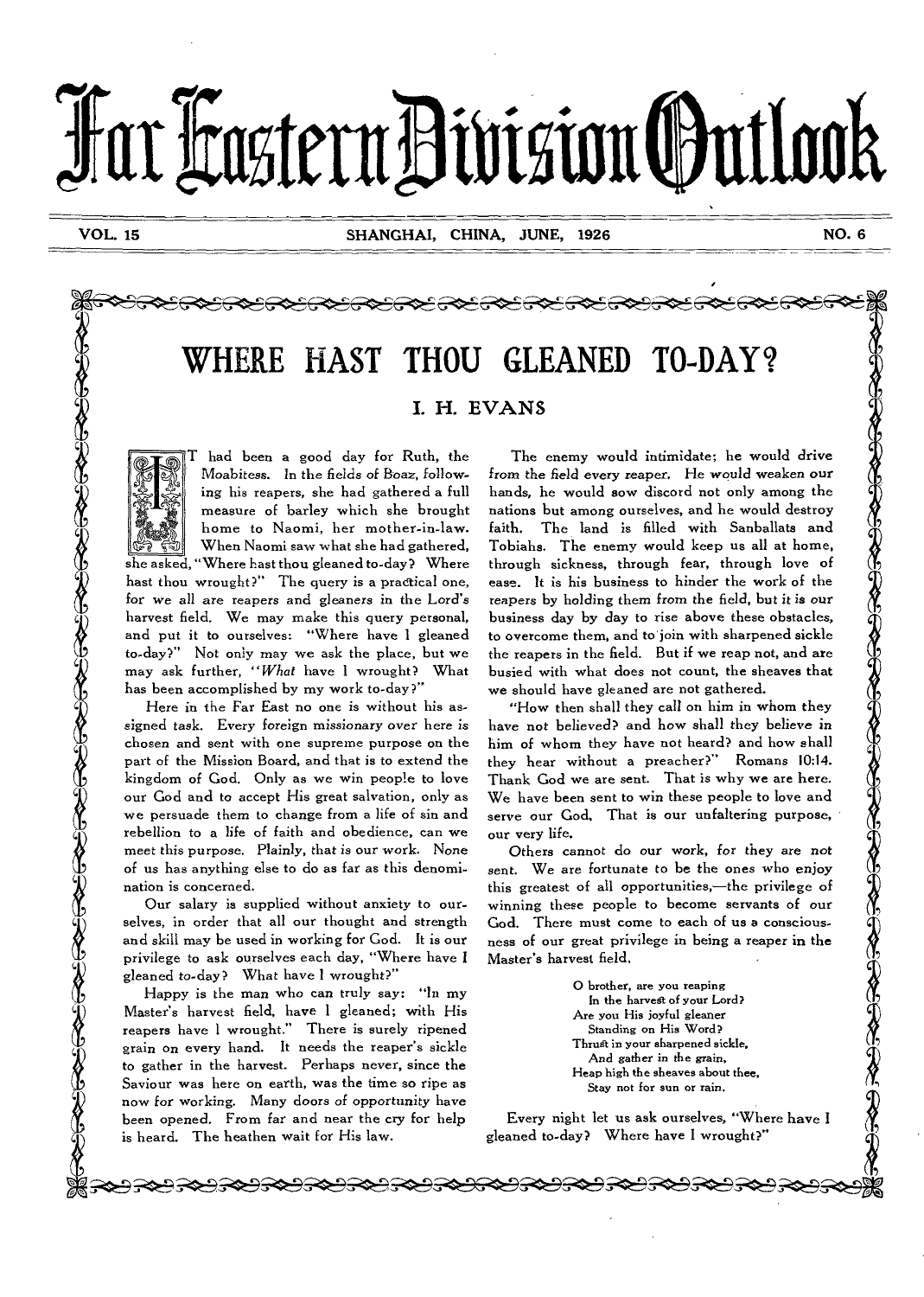# **GENERAL ARTICLES**

#### **Pray for Reapers**  FREDERICK GRIGGS

Christ had spent the whole night in prayer. He had interceded with God most earnestly for wisdom in the selection of those who were to precede Him "into every city and place whither He Himself would go." For this work He chose seventy, and sent them out two and two• He gave them their appointed instruction as to their preparations for their journey, their method of approach and work for the people. They were to carry neither purse nor script nor shoes; they were to salute no man by the way. They were first to say to a house as they entered it, "Peace be to this house." They were not to go from house to house. They were to heal the sick and preach that the kingdom of God was come nigh to every city whither they went. Very pointed, definite instruction indeed, and it produced large results, for "the seventy returned again with joy, saying, Lord, even the devils are subject unto us through thy name." But all this instruction which produced such wonderful results, was prefaced by these words, "The harvest truly is great; but the laborers are few: pray ye therefore the Lord of the harvest, that He would send forth labourers into His harvest."

Jesus had many other followers besides those whom He had chosen, but His instruction to pray for laborers for the harvest was given to those who were going out into the harvest field. This was their first duty. As they prayed for help they could but work more vigorously, and the more earnestly they worked the more they felt the need of help. The situation of these workers might be likened to men trying to save a burning building. There are but five men to carry water. The building will burn if there are not more-It will take forty men at least to put enough water onto the fire to extinguish it. But the five, while working to their utmost, call as loudly as possible for help. So likewise are the workers to pray most earnestly for help to come to them that God's message may do its full work. No one can pray so earnestly as can **the** worker, if the burden of the work is really upon him. And evidently from our Lord's instruction to the seventy, it is a prime duty for every worker to intercede with God for help.

The prayer of faith is a prevailing prayer and produces results. It not only moves Cod's arm in behalf of the subject of prayer, but it changes the heart and the life of him who prays. Jacob offered a prevailing prayer at the brook Jabbok. He would not let go until God granted his request. God heard this prayer, and made his brother Esau kind toward him, but the prayer also changed Jacob's heart. New power and new life came to Jacob as the result of this prayer-New power and new life will come to the worker in God's harvest field if he will prevail with God. We have definite directions here that we pray for reapers. And surely if we can pray in faith for anything we can so pray for that for which God has told us to pray.

At the close of the Spring Council, Pastor Frederick Lee arose and called attention to the fact that we had not made provision for the opening of even one new Station in the Far Eastern Division during the Council. There were no funds available to send the workers, even if the workers had been available, And this has been our experience at the last three or four yearly Councils. Is it not time that this sad state of affairs ceased and that new stations be opened and progress be made?

The generation that witnessed the falling of the stars is fast passing. The message of Christ's soon coming must be heralded' with far greater rapidity than we are now proclaiming it. We who believe this message are charged with a most solemn obligation to publish to every individual in the world that we are now in the awful day of God's judgment. To do this in this generation there must be a great increase of workers and of spiritual power.

As workers in Christ's harvest field, have we been heeding as we should this command to pray for reapers? Have we interceded daily with God to touch the hearts of those who could do good service to come to our aid? If not, let us now do so. We are to work with all our might, but we are to call loudly for help. "The harvest truly is great, but the laborers are few: pray ye therefore the Lord of the harvest that He would send forth laborers into His harvest."

## **The Place of the Medical Work in the Third Angel's Message**  H. W. MILLER, M. D.

In every great awakening connected with the work of God, the health work has occupied a prominent place. This is to be no less true in connection with the proclamation of the everlasting gospel to every nation, kindred, tongue and people in these last days. The great advent movement was truly born of God, and it is dependent upon His blessing and transforming power for its effective working. Regarding the object and ministry of the health work in our midst today, I refer to the following two Statements by Sister White:

"The work <f health reform is the Lord's means for lessening suffering in our world and for purifying His church. Teach the people that they can act as God's helping hand, by co-operating with the Masterworker in restoring physical and spiritual health. This work bears the signature of heaven, and will open doors for the entrance of other precious truths. There is room for all to  $lab \cdot r$  who will take hold of this work intelligently. Keep the work of health reform to the front, is the message I am instructed to bear. Show so plainly its value that a widespread need for it will be *felt."—"Counsels on Health," page 443.* 

"In teaching health principles, keep before the mind the great object of reform—that its purpose is to secure the highest development of body, mind and soul. Show that the laws of nature, being the laws of God, are designed for our good; that obedience to them promotes happiness in this life, and aids in the preparation for the life to come.

"Encourage the people to study that marvelous organism, the human system, and the laws by which it is governed. Those who perceive the evidences of God's love, who understand something of the wisdom and *beneficence* of his laws, and the results of obedience, will come to regard their duties and obligations from an altogether different point of view• Instead of looking upon an observance of the laws of health as a matter of sacrifice or self-denial, they will regard it as it really is, an inestimable blessing."—"Counsels *on Health,"* page *390.* 

Disease, accident by sea and land, destruction by death' are everywhere in evidence, and they have their part in hindering and delaying the onward progress of our message to the world. Especially do I feel that this is true in the great Far East, where we labor in the midst of heathenism, superstition, ignorance and poverty, which, with the congested populations, make our problems greater, perhaps, than any that must be faced by the medical workers of other Divisions of the world field.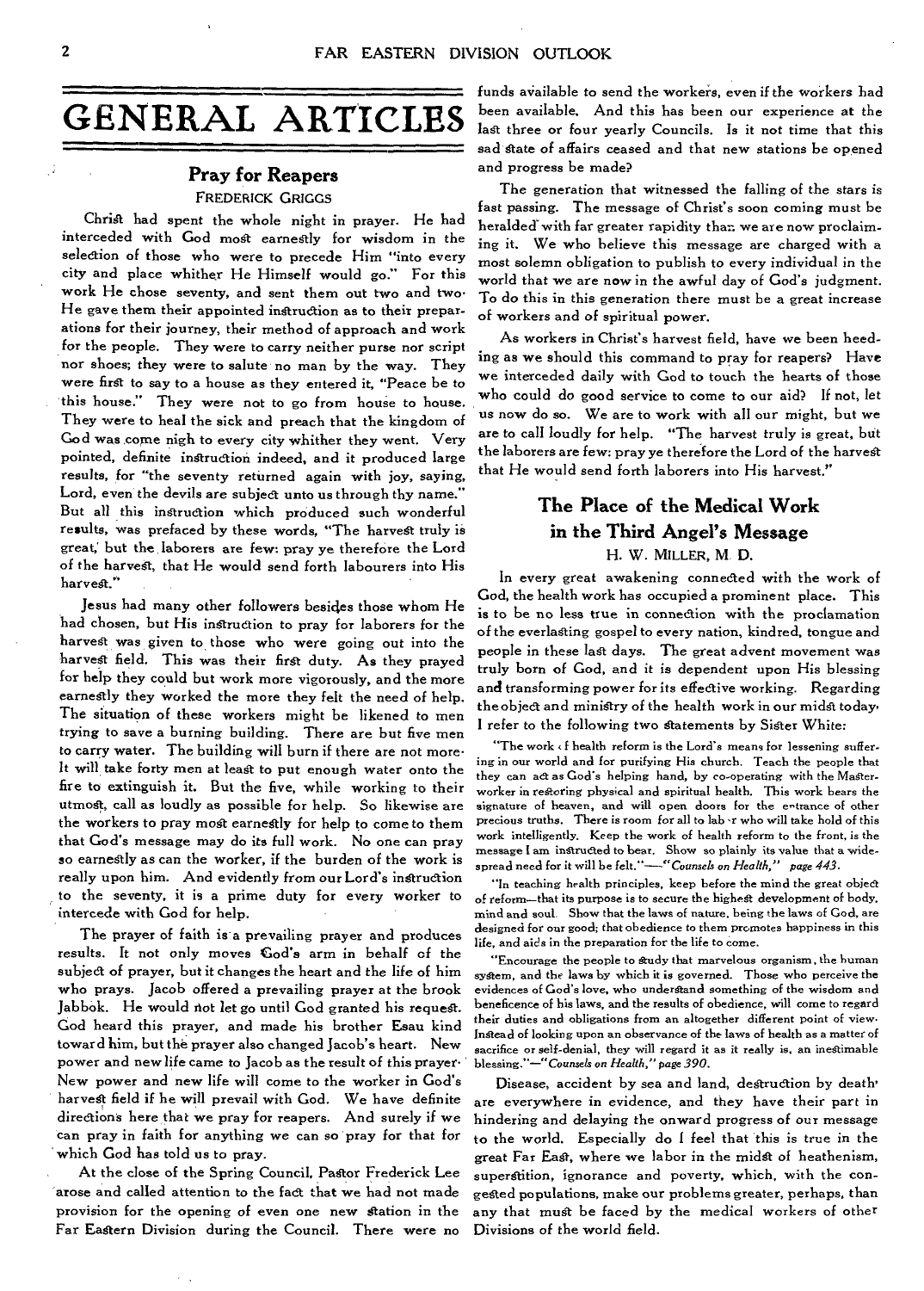

#### **The East Visayan General Meeting,**

ON Monday evening, February 8, was conducted in the city of Cebu the opening meeting of the annual session of the East Visayan Mission. The church building had been greatly enlarged by the brethren to accommodate the visiting delegates and brethren from the surrounding churches. The message of the evening, delivered by Pastor Murrin, brought cheer and courage to our hearts, and reminded us anew of God's wonderful guiding providence.

The meeting this year was the largest ever held in the East Visayan Mission. A few years ago we had only a few score of brethren and sisters there, and at the close of 1925 the membership was well beyond seven hundred. On the last day of the meetings, which was the Sabbath day, there were more than seven hundred in attendance. As Brother Griggs extended an invitation to us to lay our all at the feet of the Saviour, the Holy Spirit moved our hearts, and soon almost the entire congregation responded. Several stood for the first time, while many who had been holding back for various reasons decided to accept Christ fully as their Saviour. Those who were weak were strengthened, and we who have been longer in the way united in consecrating ourselves to His service. Before the meeting closed an offering of more than 2,700 pesos was given to help build the new central church in Cebu. Truly it was a blessed day for all.

The Manila Publishing House had shipped a nice assortment of literature to the Cebuan office, and a book stand was conducted every day at the meeting place. Cash sales amounted to considerable more than one hundred pesos. Our brethren were happy to see the large assortment of literature published by this people, and were glad to avail themselves of the opportunity to buy. May this present year be the most prosperous the East Visayan Mission has ever had. *-Jr. F. Wiedemann, in "The Philippine Bookmen's Exchange. "* 

#### **Every Whit Whole**

IN one of the general meetings held in the Northern Luzon Mission, Brother Alvaro Roda, reported two cases of the healing power of God in behalf of those who chose to walk in the path of obedience and to exercise simple faith. Brother Roda's story, as written out by himself, is as follows:

"It may be of interest to every one to know that the Lord has manifested His power to heal the sick. An elderly woman became interested in the message in Camilang. Before anyone could come to baptize her, she fell sick. Prayers were offered for her healing, but all seemingly to no avail. She was given up to die. It so happened that Pastor Afenir came to pay us a visit. Her case was told to him. He hesitated to baptize her, but she insisted. She had to be carried in a chair from her house to the middle of the river to be buried in baptism. The next day she was around the house and cleaning the yard, with no sign of sickness upon her.

"Another case is that of a man who had had an issue of blood for three years. He was already very thin, with no prospect of help. He became interested in the teachings of the Bible, and began to obey the Sabbath and kindred truths, and finally was baptized. With his baptism his issue of blood ceased, and now he is strong and is working tor the support of his family."

#### **Into the Land of the Lama**

SOME time ago we made a trip into Eastern Tibet from Tatsienlu. Eastern Tibet is still in the territory of China, and thus more or less open to foreign travelers. However, it is really Tibet, as far as the inhabitants are concerned. The country is high and mountainous,—all at an altitude of at least ten thousand feet; and excepting a few Chinese who trade with them, only Tibetans live there. Chinese have tried at times to settle in this country, but they have been unable to adapt themselves to the mode of life required there. These high hills and mountains support cattle, but will not grow rice, so the country has been left to the Tibetans.

The most characteristic thing about Tibet is its system of lamaism, or the priesthood, which holds the civil, religious and educational authority. Every little section has its lamasery, and around these villages are built. There are no great cities in Tibet. The people are scattered about, in groups here and there, where cultivation is possible. It was of course impossible for us to travel beyond where Christian authority extends; but we were told that the most populous part of Tibet is not the interior where foreigners cannot travel, but Eastern Tibet, to which we have access.

Tibetans cannot all read, but they are by no means a savage people. They have a written language, a system of study, a system of religion, and of art. From the high and low, the rich and poor, one or more sons from each family go to the lamasaries to become monks, and many more learn to read. In some sections of Eastern Tibet, it is *said',*  nearly all the males can read. Every family has some representatives who have studied at a lamasery. Sometimes we have met nomads, wearing a single rough skin, with the fur next to their bodies, their faces unshaved, and their hair in a tangle. We always wonder if it is worth while to give a tract to such. But on handing them one, we have often been happily surprised to see them read it all through. Not all can do this, by any means. Yet we know there are many who will profit by the literature they receive.

We distributed over 13,000 tracts on this trip. Nearly everywhere people were very willing to receive our literature, though some of the older lamas refused it at times. We have now five tracts to give out, which cover the ground of our message fairly well. These are: "God's Love for Man," "The Law of God," "The Second Coming of Christ," "The Plan of Salvation," and the last one issued, "God the Creator, and the Memorial of His Power." We are now printing a new supply for trips during the summer. My helpers, Chinese and Tibetan, spend their mornings working in the dispensary, and afternoons they work in the printing house.

Tibet has withstood every advance of the outside world for centuries; but if we can keep our tracts going into the country in large numbers, good results must soon come.— *Dr.* J. *AC. Andrews, in "The Far Eastern Promoter" for April, 1926.* 

It is not your business and mine to Study whether we shall get to heaven, or even to Study whether we shall be good men; it is our business to study how we shall come into the midst of the purposes of God and have the unspeakable privilege in these few years of doing something of His *work.—Phillips Brooks,*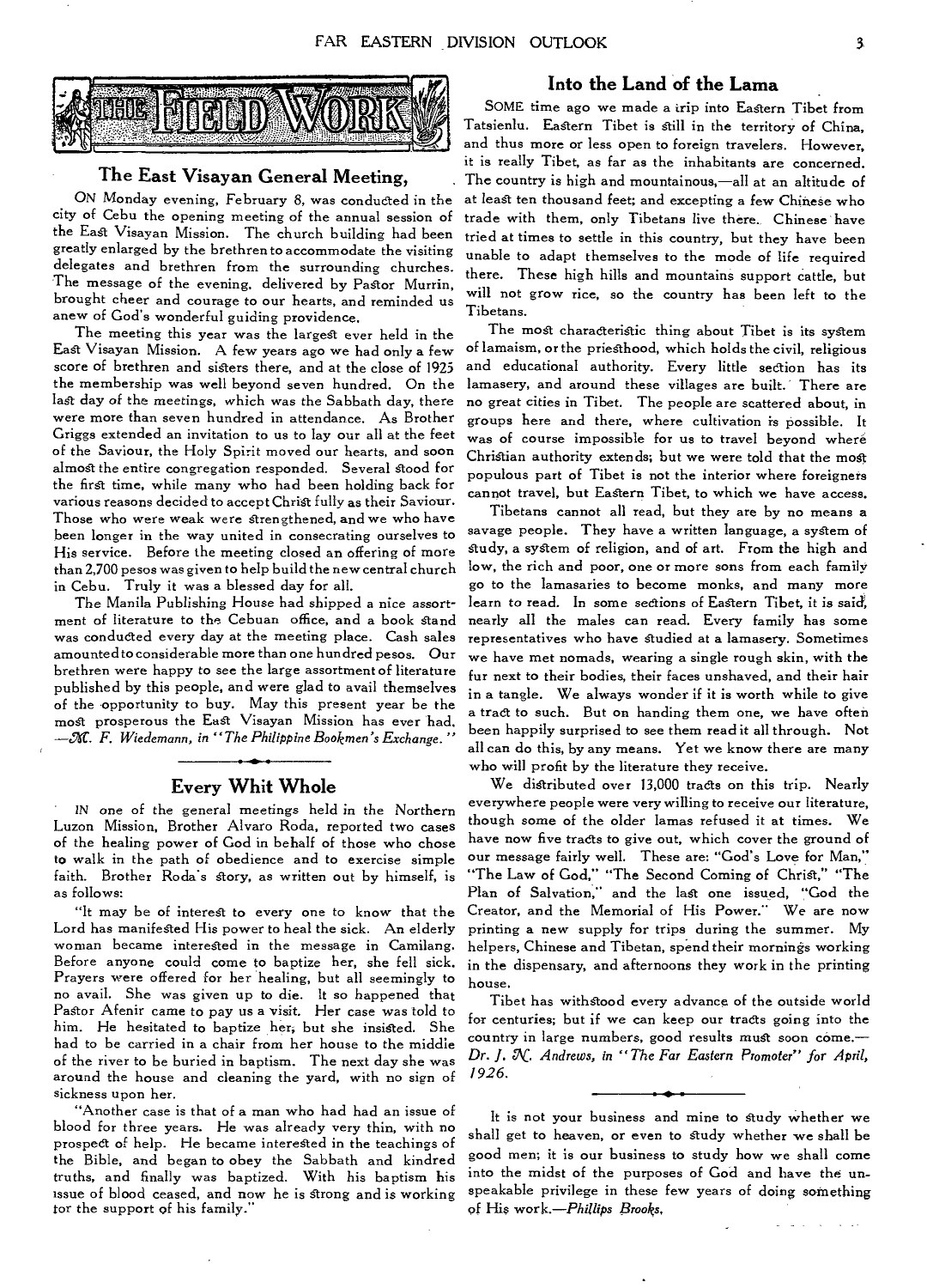#### **Sianfu, Shensi**

#### W. E. GILLIS.

FOR more than a week now we have been observing a persevering attempt to take the city of Sian. Within the city are some 4,500 well-equipped and well-trained men. The gun fire shows some heavy artillery, and the attacking force must be quite large, for they are attacking on three sides, which means a line of battle not less than five miles in length. At night I can see the flash of the guns at no great distance, and one night the battle drew quite close to our east wall. However, thank the Lord for the angel guard, we have suffered no damage at all. Considerable destruction has been wrought in the city, and many have been killed by the shells.

I had prepared to start on a long itinerary on April 11, but on Sabbath the siege began, and we were unable to enter the city for services. We have been holding our services in the compound ever since, and realize that God has had a very special care for us in this time of strife and confusion.

Ever since our general meeting last fall it has been hazardous and difficult to get out into the country. Directly after the foreign New Year our tent was pitched on the south side highway, and a good series of subjects was presented, covering over three weeks' time. The coming of the Chinese New Year ended the effort abruptly, without apparent results.

About five weeks ago,we again went out into the country, this time some twenty *li* to the east of the city, in a populous center where we understood the people would be glad to hear the gospel. A splendid interest and attendance quickly developed, and private studies were being held with interested persons. Suddenly appeared a band of soldiers on retreat, who ruthlessly scattered the inhabitants and commandeered everything available.

We immediately struck tent in order to save our property, in which we succeeded with the exception of a lantern, which the soldiers borrowed, promising to return. Ever since the battle has raged. We know nothing of what is going on outside, and we do not know what to expect, or how long the fighting will last.

After a long siege of ill health I am again regaining vigor and hope. The Lord's mercies are forever, and His love unbounded.

### **Tent Meetings by a Departmental Secretary**  M. F. WIEDEMANN

DURING the recent general meeting of the Northern Luzon Mission, it was voted that each of the departmental secretaries endeavor to conduct at least one tent effort during this pres\_ ent year. As a consequence, Brother Rafael Pilar, the home missionary secretary, pitched his tent in Urdaneta, Pangasinan, early in February. We quote part of his very encouraging letter recently received:

"Our series of meetings is progressing nicely. Every night the tent is packed full; many of the prominent men of the town are coming to hear the preaching, and all seem very much interested. The leader of the Spiritists here and the principal medium are now convinced of the Sabbath truth, and we hope that these honest-hearted people will fully embrace this last message. A man who is influential in the town is also very much interested. This man has been a candidate for Representative, and he has a live interest in our message."

#### **- High Officials Buy Our Literature in Japan**

Twice it has been my privilege to talk with the-Ambassador to Japan regarding our work and the truth we teach. He seemed much interested. At the time of my second call I presented some of our books, which he accepted with many thanks. A baron of the Embassy, who is well acquainted with the work of Seventh-day Adventists in China, bought a book ( price three and a half yen) and handed me ten yen, with the remark: "The remaining part is for your mission." A secretary bought the same book, and paid five yen. At another Embassy also I was privileged to talk with the Ambassador personally. There I received four orders for "Home Physician."

One evening when riding on a crowded Street car, I was impressed to hand one of our papers to a Japanese gentleman who was seated just before me. He began to read the paper at once. Soon he paid me twenty sen for it, and before he got off the car we exchanged name cards. Some time later I tried to visit this man in his home. Not being able to read all the characters on his card, I was much surprised to be directed by a policeman to a large castle. It proved to be the castle of Prince , in whose bounds this gentleman holds a high position. At the time of my call I could not meet him; therefore I went again, this time in the evening, as I was advised. He was glad to see me again. We had an interesting conversation, from which I learned that the gentleman speaks fluently in English and French, having been in France for some years. Further, I learned that he is closely related to the now reigning Prince Regent. It was not necessary for me to say much regarding my business. He signed for one year's subscription for the Japanese *Jicho* and also ordered a copy of the English "Home Physician," paying the whole in advance. I thank the Lord for having impressed me to render such a small service to this man in the street *car.—Pastor 11. C. Koch, in "The Far Eastern* Promoter,' *for March, 1926.* 

#### **A Distinctly Malay Product**

FROM a personal communication written in by Brother Melvin Munson, editor of the Malaysian Signs Press, Singapore, we glean the following advance word concerning the Arabic-character edition of "Health and Longevity":

"We are pushing the Arabic-character edition of the book `Health and Longevity,' especially adapted for the Malays of the Peninsula and British Malaya. The work was done by a Malay Haji, and after critically reading the copy over I find that he has made a correct transcription from the Romanized Malay; in fact, on the whole, he has vastly improved the work. It is now being set up on our linotype by another Muslim who comes up here and works nights; and I am endeavoring to produce a distinctly Malay product from the standpoint of appearance and make-up. There is a great demand for this book in the Arabic character, and prophecy a large sale.

"The Muslim population is the largest single factor in our Malaysian Union field. A few converts have been won, but mostly through native help. It is my ambition that this medical book in the Arab character shall break the ground, so to speak, so that we can win the confidence of the Muslims. I am very sanguine about the salability of this book. Islam is eager for knowledge, and the medical book will supply this demand most effectively. The book is already well liked, and will be sold throughout the Malay States, where no religious book can be sold now."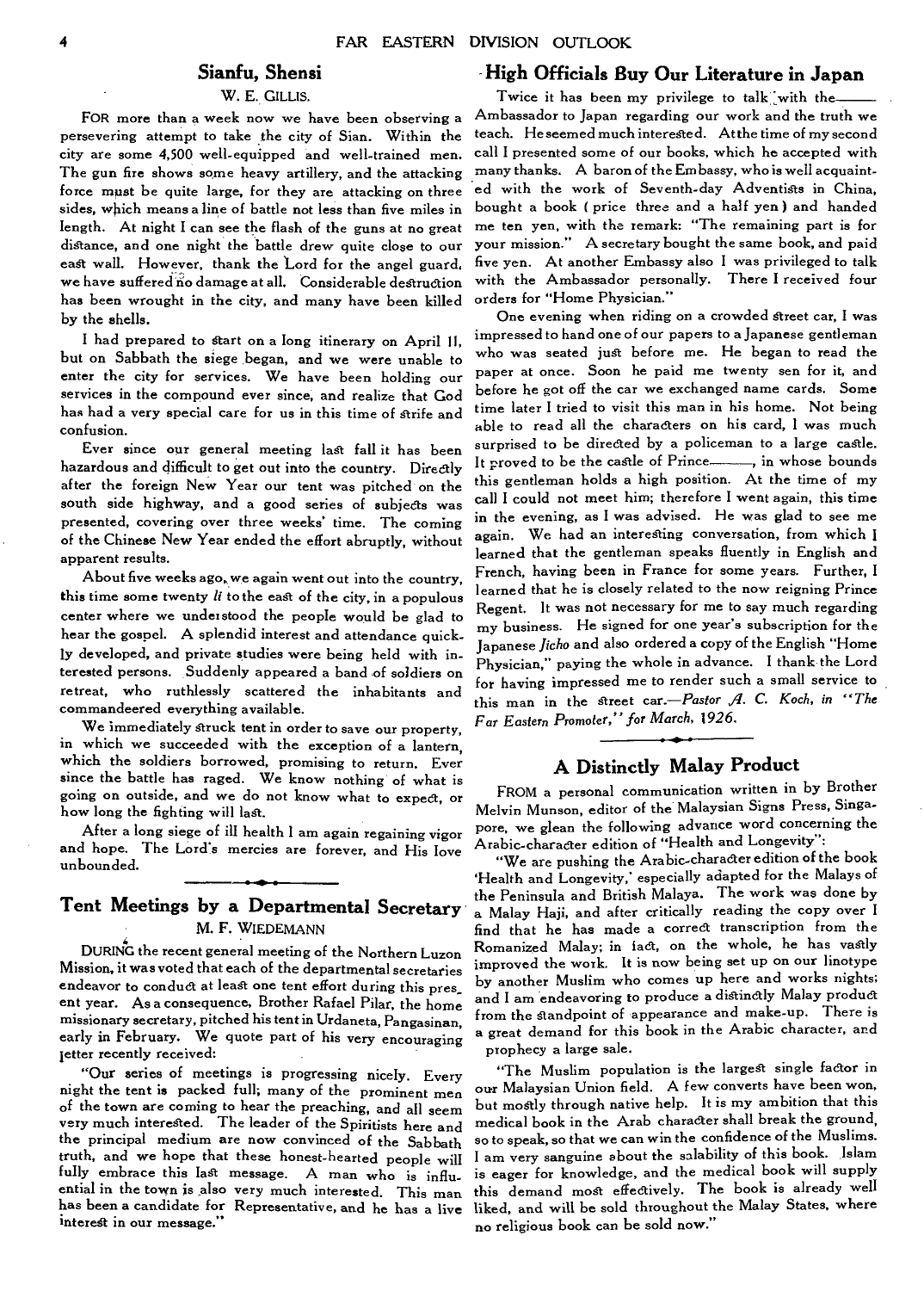#### **A Bible Institute for Women, Hangchow**

#### MRS. B. MILLER

ANOTHER Bible Institute for women has just closed in the city of Hangchow, and I believe it was one of the best that has thus far been held. The daily attendance ranged between forty and fifty, and God's presence was manifest in a marked manner. The sisters worked faithfully at their Studies, and on the last day of the institute, sixteen took examinations, and some did well. We shall continue this method for three years, and those who pass satisfactorily on the Bible subjects presented will be given credit for their work.

At the close of the institute we conducted a school for those of our sisters who desire to learn. Three classes were formed, one for the beginners, one for those who could read, and a third for the Bible women who have a limited education. This latter class studied from "Gospel Workers." The school lasted two weeks, and was very successful. The women studied earnestly from morning until late at night. Next year and the year following we expect to hold school for one month, and whose who finish the work outlined will be given credit for the same. We require our Bible women to teach the women how to read, but we find the progress very slow. These short school sessions held for a month each year will help to lay foundations and do much to encourage a steady effort to learn.

We have just finished our spring itinerating. There are evidences of progress in the different mission stations, but how much we need more of the Spirit's power for service, While at Hangchow I met a man who told me that three years ago I gave him a tract on the train. He said he read that tract, and has been seeking after God ever since; and he is now earnestly studying the truth with his wife. One family that we have been studying with for years, but who hitherto have been unwilling to give up their gods—the kitchen god and the ancestral tablet,—have yielded themselves to the Saviour. We visited them in their home, and learned of the struggles they have had, and saw them gain a wonderful victory. We held a praise meeting with them, and returned home rejoicing in the knowledge that Satan cannot hold in his control those who are honest in heart. Pray for the work in this mission, that many who are now ignorant of the love of God, and many others who are seeking for further light, may be led into the full knowedge of this precious truth.

#### **For Inmates of Bilibid Prison**

PASTOR L. D. WARREN tells of a most interesting hour spent week by week in Bilibid Prison, Manila, P. I., by some of the students of the Philippines Junior College who have regularly gone to the prison to conduct gospel services and to distribute truth-laden literature. "From sixty to one hundred men are present at these meetings. They are divided into three or four groups according to dialed, with a separate speaker for each group. The young men of the pagtora/ training *class* have done the speaking, and many points of our faith have been presented. A large number of the prisoners have expressed their whole-hearted belief in the truths we profess. Especially have they responded to the appeals for conversion and a better way of living. Those who are reached by the meetings pass on the good tidings to their fellow prisoners. Though it would be manifestly impossible to baptize them in their present condition, yet we are confident that upon leaving Bilibid, some of the men now hearing will accept fully the message we proclaim."

## **Sabbath School Department**

#### **Passed at the Spring Council**

At the annual meeting of the Far Eastern Division committee, held in Shanghai, April 19 to 31, 1926, the following *recommendations* on the Sabbath school work were adopted. We recommend them to a careful perusal by every worker in this great field:

#### **Sabbath School Membership, Care for the Children Kindergarten Songs**

*Whereas,* Under the blessing of God our Sabbath schools can become the best soil in which to plant a church; and,—

*Whereas,* Many can be persuaded to attend the Sabbath school who might not at first be interested in other services; therefore.—

*Resolved, (* I) That special efforts be put forth to encourage all our Sabbath schools to be real evangelizing agen ies by making every legitimate effort to increase their membership; and that we set as the Membership Goal for the Far Eastern Division—

"30,000 in our Sabbath Schools by the Close of 1926."

(2) That in harmony with the purposes of the Sabbath School Department, special care be given to the children and young people of Sabbath school age, providing for them the best teachers procurable, and the necessary equipment to make their work effective.

(3) That we are in sympathy with the call that comes from various parts of the Division field for songs for the children: and that we look with favor upon providing such songs as the *way* may open.

#### **Sabbath School Offerings**

*Whereas,* An increasing membership enables us to increase our Sabbath school *offerings* annually, and since there is a pressing demand for mure and more funds with which to carry on our growing work; therefore,— *Resolved,* (1) That we set as the Far Eastern Division Sabbath School

Offering Goal for 1926, the sum of \$36,000 gold; and—

(2) That we adopt the goal of "A Thousand Dollars A Week for Missions," to be reached within the ensuing quadrennial term.

#### **Reporting—Sabbath School Department Statistics**

*Whereas,* We have seen good results from the efforts put forth, to effect reconciliation in the reports of the Sabbath School Department, the Mission treasurer, and the statistician; therefore,-

We reaffirm the action passed at the Sabbath School Convention in 1925, as follows:

" (a) That local Sabbath school secretaries and church treasurers make sure that the Sabbath school offerings are carefully and correctly counted and uniformly recorded by each for their respective records and reports.

(b) That in preparing their reports to be forwarded to the next higher officer, the local Sabbath school secretaries and church treasurers make sure that their reports cover the same period of time, which should include the entire thirteen Sabbaths of the quarter."

You will note the points covered in the foregoing resolutions to be: Our Membership Goal for 1926, Special Care for the Children, Songs for the Little Ones, the Sabbath School Offering Goal for 1926, and the matter of reporting. These cover points in which we are all interested, and which every one will do his utmost to carry out,

Our Membership Goal was mentioned in the May OUT-LOOK, and just a special word may be in order concerning offerings goal here. At the Convention held in the spring of 1925, an estimate was made of what our Division offering should be. This was based on the 1924 *church* membership *(not* the Sabbath school membership), taking the goals set by the different Union Missions. Several of the Unions went over their *goals;* it all had even reached them, the Division goal of approximately \$35,900 gold would have been easily reached.

Just twenty years ago, in 1906, the financial goal of the world Sabbath School Department was *"A thousand dollars* a week for *missions."* With an increasing membership, and with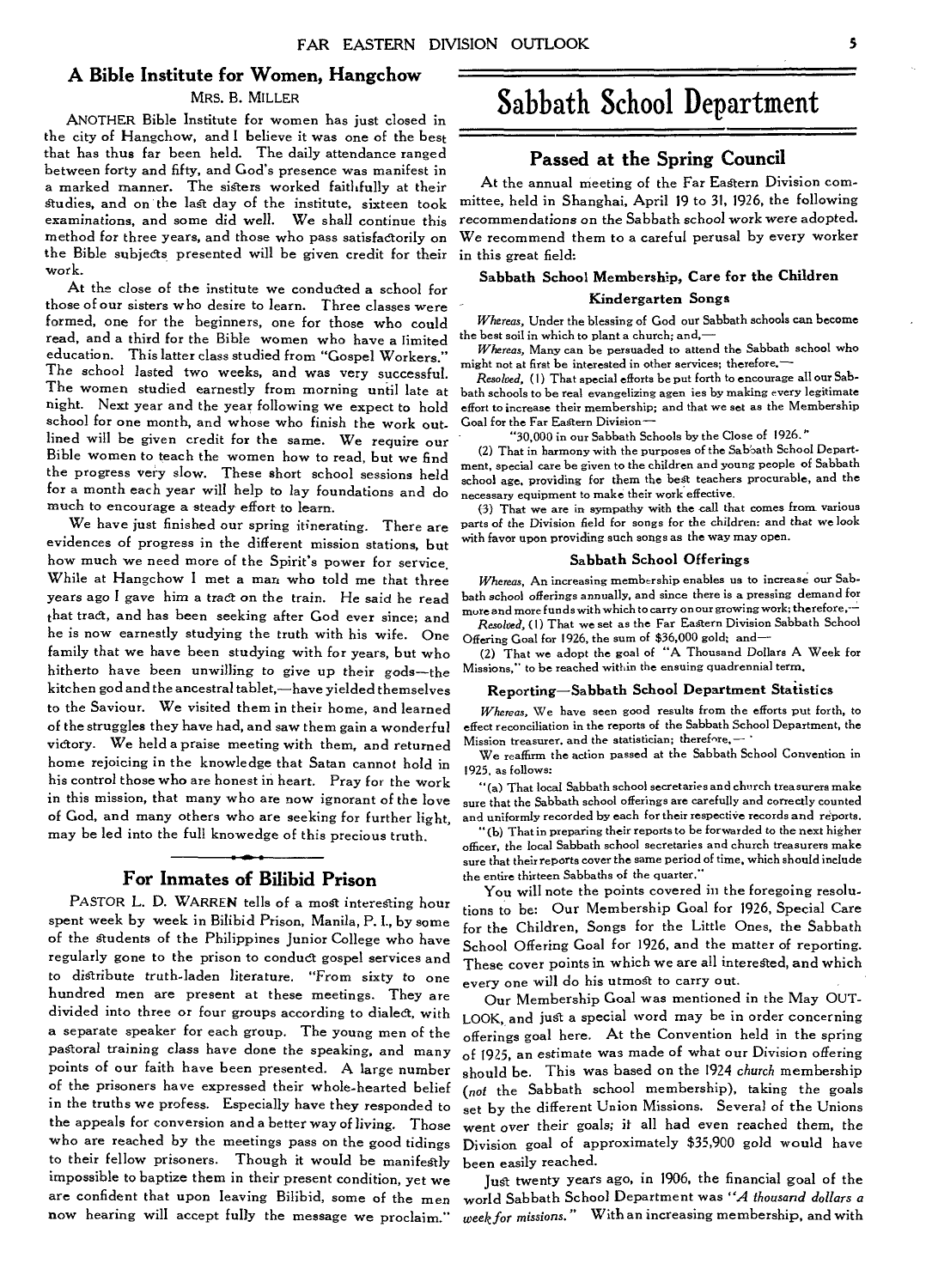an increasing neel for strengthening the foreign mission work in all parts of the world, we believe that the Far Eastern Division should take this goal for its own with the aim of reaching it by the end of the ensuing four years. And with this plan in mind shall we not all faithfully set ourselves to the task of reaching the \$36,000 goal as our offering to missions in 1926?. If we can do that—and we can if we will—we shall reach the greater goal easily.

All these recommendations look toward the strengthening of this feature of our great world message; but resolutions and recommendations will never accomplish anything without individual faith and co-operation and prayer behind them. With these all things are possible.

Mrs. I. H. Evans

#### **Further Recommendations and Resolutions**

When making up the May issue of the OUTLOOK, containing recommendations and resolutions passed by the Spring Council, it was found necessary to hold over some of the proceedings for a later number. We present these in the paragraphs that follow:

#### **Provision for Translation of "Ministry," "Object Lessons," Volume IX**

*We Recommend,* That the publishing boards of the various language areas in the Far East undertake to secure by the close of 1928 the best possible translations of three volumes from the Spirit of prophecy; namely, "Ministry of Healing," "Christ's Object Lessons," and "Testimonies for the Church," Volume IX, insofar as it may prove practicable for this to be done on an economical basis and largely with help already in our employ; and further, that the publishing boards endeavor to plan ahead carefully so as to have perfected and approved translations of these three volumes in hand by the close of the year **1928.** 

#### **Literacy of Chinese Church Members**

*Whereas,* The"Popular Education" movement in China, which is designed to raise greatly the literacy of the Chinese people, suggests a way by which many of our Chinese church may become able to read; and,—

*Whereas,* In this plan there is also an opportunity given to engage the literate church members in active educational and missionary work for their neighbors and friends, thus bringing the whole church into more intelligent and effective soul-winning endeavor, therefore-

We *Recommend,* That earnest attention be given to this matter by our leaders of Chinese believers, to the end that the benefits promised by this aid toward literacy be taken advantage of in every practicable way.

#### **A Resolution of Gratitude for Mission Extension Funds**

*Whereas,* The Mission Extension Funds passed through to the Far East during the past five years, have enabled us greatly to strengthen and increase the efficiency of our publishing houses, thus aiding materially in our general evangelistic endeavor and hastening on the last message of salvation in these non-Christian lands; therefore,—

*Resolved,* That we express our sincere thanks to the Mission Board, institutions, and individuals in the homelands for their sympathetic and untiring effort to bring ever-increasing strength to our publishing plants and other institutions, through the raising and disbursement of Mission Extension Funds; and we hereby pledge ourselves to endeavor to the utmost to raise our portion of the game,

#### Missions Offering Goal **for the Far East and for Various Unions**

*Whereas,* Manifold blessings have come to our people through following the plan of having a definite goal for mission offerings on the basis of an average of a fixed amount per week for every individual church-member; therefore,—

*Resolved,* That an average of ten cents gold per week per member for mission offerings, be the Far Eastern Division Mission Offering Goal for the year 1926; this average to be attained as in the homelands; namely, through Sabbath-school offerings, Mission Offerings, the Week of Sacrifice, the Big Week, the Harvest Ingathering, and offerings for missions other than that which is given for the support of the local church and home missionary work.

*Resolved,* That inasmuch as variations in certain sections of the Far EaSt necessitate the fixing of varying amounts for these sections, in order to make practicable the attainment of the general average of ten cents gold per week per member for the Division field in its entirety, the following weekly Union goals be fixed as follows:

| On basis of published                                                           |
|---------------------------------------------------------------------------------|
| membership for Dec. 31,1924                                                     |
| 20 centavos per week per member<br>Philippines                                  |
| Chosen<br>20 sen per week per member                                            |
| 50 sen per week per member<br>Japan                                             |
| $20$ cents M $\alpha$ xican small money per week<br>Manchuria<br>$p$ : r member |
| Central China<br>20 cents Mexican small money per week<br>per member            |
| North China<br>20 cents Mex can small money per week<br>$\sim$<br>per member    |
| South China<br>20 cents Mexican small money per week<br>per member              |
| West China<br>20 cents Mexican small money per week<br>per member               |
| East China<br>20 cents Mexican small money per week<br>per member               |
| 20 cents Straits per week per member<br>Malaysia                                |
| - 30 guilder cents per week per member<br>Malaysia                              |
| 30 tical cents per week per member<br>Malaysia                                  |
| - 20 Borneo cents per week per member<br>Malaysia                               |
| Sungari-Mongolia<br>12 cents gold per week per member                           |
| \$1 gold per week per member<br>Foreign workers                                 |

#### **Distribution of Church Extension Funds**

*We recommend,* That in the distribution of the \$9,000 (gold) available for church extension, the sum of \$4,500 be appropriated in favor of the Hankow church enterprise, and the sum of \$2,500 to the Philippine Union for use in connection with the erection of a memorial church building in the city of Cebu, in harmony with the suggestion of the General Conference; and that the remaining \$2,000 intended for disposition by the Division committee, be referred to the Division officers and Union superintendents for distribution.

#### **The Coming Crisis**

THE crisis presses on us; face to face with us it stands, With solemn lips of question, like the sphinx in Egypt's sands! This day we fashion destiny, our web of fate we spin; This day for all hereafter choose we holiness or sin; Even now from Starry Gerizim, or Ebal's cloudy crown, We call the dews of blessing or the bolts of cursing down; By all for which the martyrs bore their agony and shame; By all the warning words of truth with which the prophets came; By the future which awaits us; by all the hopes which cast Their faint and trembling beams across the blackness of the past; And by the blessed thought of Him who for earth's freedom died, O my people! Q my brothers! let us choose the righteous side.<br>  $W$ hittier,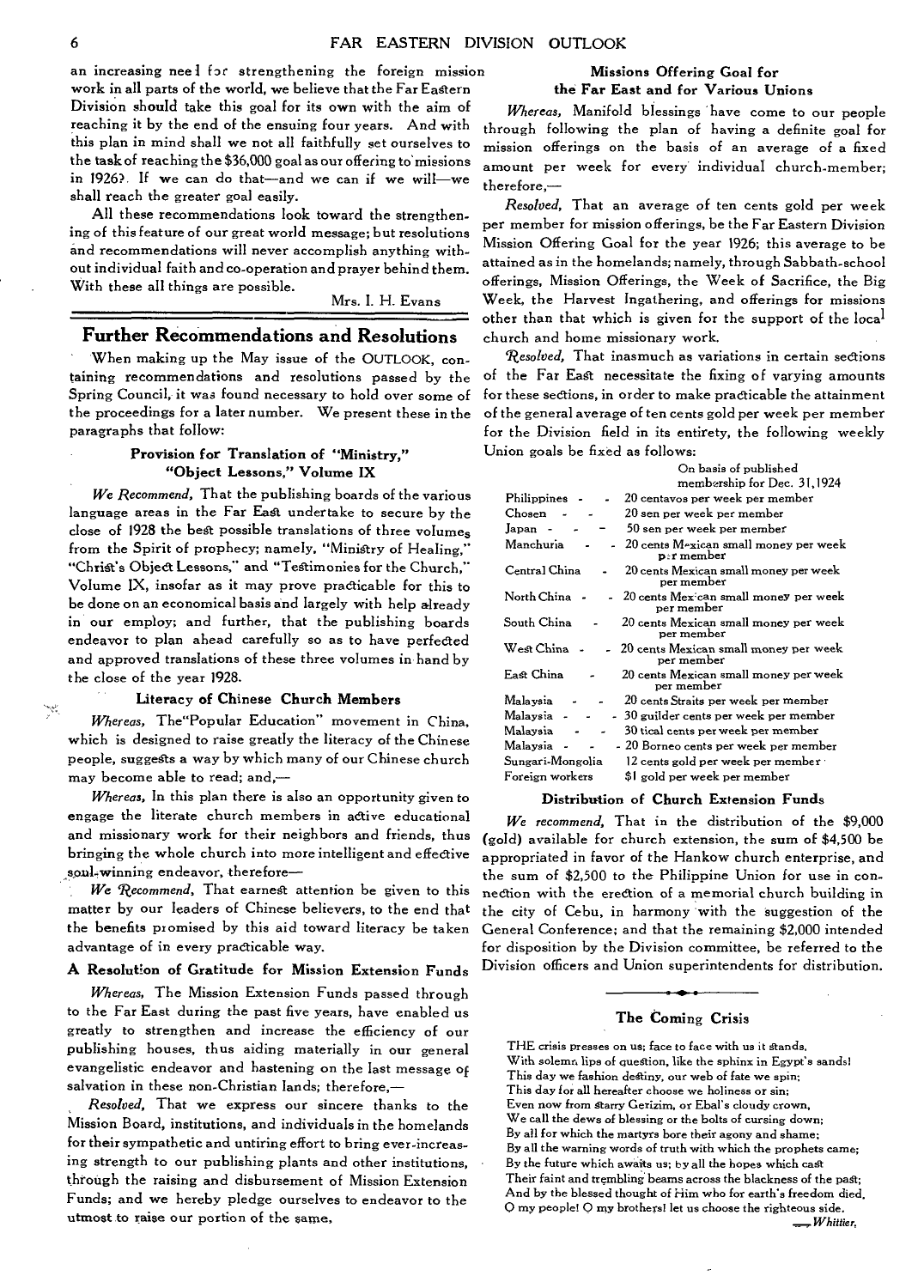#### **An Incident in Tabayas**

#### **Colporteur Institute in Shanghai**

#### **J.** J. STRAHLE

ONE of the best colporteur institutes I have attended in China was recently held in the city of Shanghai. Pastor John Oss, the field missionary secretary of the East China Union Mission, had selected twenty-three brethren from the churches of the various missions in his field, to attend. Often the institute was referred to as "The Colporteur School." It was more than an institute; for regular classes were formed in Bible Doctrines, Denominational History, History of the Publishing Work, Gospel Salesmanship, Book and Magazine Study, and Methods. Visits were made to the publishing house close by, for first-hand information on the processes of bookmaking. Reviews and examinations were given frequently. As a result, this group of twenty-three went back to their task filled with courage and hope, and we are expecting great things of them.

#### **Institutes in Cebu**

#### M. F. WIEDEMANN

FOLLOWING the general meeting of the East Visayan Mission in Cebu, two institutes were held in the city of Cebu, one for the colporteurs and another for the Bible workers and evangelists. The two institutes continued for about a week. More than fifty attended the colporteurs' institute. There were a number of brethien in attendance who had never canvassed or attended an institute before, so the instruction was quite thorough in all features of gospel salesmanship.

About forty-five colporteurs are now out in the field selling our literature. About thirty are taking orders for the Cebuan Medical Book, and about fifteen are selling the Cebuan undated magazine. Judging from the orders coming in, these workers are having good success. We have shipped 1,400 copies of the health book to the tract society in Cebu, and 10,000 copies of the undated magazine. Since that a telegram has been received asking us to send another 5,000 magazines.

#### **Big Week in Japan—Three New Colporteurs**

"WHEN I reached Japan, after the convention," writes Brother E. J. Kraft, "many were planning to do their best in the Big Week. On my way home I called at nearly all the churches, spending several days with the colporteurs in that part of the field. All were looking forward to passing the Big Week goal for Japan.

"In my visits to these churches I found three splendid young men who will be ready to enter the colporteur work soon. One of these young men bought and read a copy of the *Signs* on January 4 of this year. A few weeks later he `happened' to pass our church in Kagoshima, where he saw advertised a series of tent-meetings, beginning that night. He attended the first meeting, and the second. The things he heard began to sound like what he had read in the magazine. He got out the magazine and read it again. This time it made such a deep impression that he attended every meeting that followed, and also had special studies with the pastor. He has now decided to give up a highsalaried position that he may live the truth.

"Pray for these three young men that they may become earnest, God-fearing colporteurs."

IN a barrio of Tiaong, Tabayas, one of our men took several orders. After the delivery the priest found out that there was a man who had been to that place selling books, and he preached to the people telling them not to buy books from that man. In happened that the priest went to the barrio after our man had delivered the books. When the priest learned that, he collected the books and burned them in the Plaza. An old woman heard of this, and she hid her book in a box. When the priest came she sat down on her box, and the priest could not open it. The priest demanded the book, but she refused it, saying that she had paid for it. There are seven people keeping the Sabbath as a result of reading this book.—The *Bookmen's Exchange.* 

#### **A Notable Convention**

DURING the time Brother H. H. Hall was in Manila, leaders of the book work were brought in from several sections of the field for a convention of the field missionary and home missionary secretaries of the Philippine Union Mission. Besides Brother Hall, there were in attendance Brethren M. F. Wiedemann and Eugene Woesner of the Union Mission headquarters; Brethren E. A. Moon, L. A. Corda, Regino Villanueva, A. M. Cruz, and Feliciano Ponce of the Philippine Publishing House; Brethren Crisanto Carbajal, Rafael Pilar, and Eugenio Sanidad of Northern Luzon Mission; Brethren R. R. Figuhr, L. P. Fernandez, Jacinto Beltran, and Florentino Jabola of Central Luzon Conference; Brother Marcos B. COmilang of Southern Luzon Mission; Brethren Manuel J. Kintanar and Vicente Rodrigo of East Visayan Mission; and Brethren Faugto Jornado and Pedro Habana of West Visayan Mission. Three days were crowded with good things, and all left the convention "with new enthusiasm and courage, and with renewed determination to press the work forward in the field." Some of the reports given during the convention are being published in these columns from time to time.

It was reported during the ccnvention that there are now one hundred fifteen colporteurs at work selling our books, pamphlets, and periodicals in the territory of the Philippine Union Mission. The year 1926 bids fair to exceed that of any other like period in literature sales throughout the archipelago.

#### **Into the Heart of Bohol and Mindanao**

*(Synopsis of report rendered by Brother Vicente Rodrigo, field missionary secretary of the EastVisayan Mission, during a convention of literature leaders in ararch, 1926)* 

Our territory is scattered, and separted by seas, but God is blessing the efforts of our colporteurs. In 1924 we had thirteen colporteurs and sold about 27,500 pesos worth of literature. Last year we doubled the number of our colporteurs, and sold about 33,000 pesos worth. I am glad to report that as a result interests are being created throughout the different parts of our territory.

We now have forty-five men in the field. We have three groups in Bohol and two in Mindanao. Lately I received a letter saying that our men are going to the very heart of Mindanao. The people are kind and hospitable, and ready to receive spiritual light from our books. The people among whom some of our colporteurs are now at work in Mindanao are Subanos. They speak a different dialect. The Subanos have their own letters and alphabet, principally derived from Cebuan. In Lanao the people are mostly Moros, but they are trading among the Subanos. The prospect there is really bright. There are Moros who have bought books from our colporteurs, and they are friendly to us.

We expect soon to have more Sabbath-keeping brethren in Northern Mindanao. We have received calls to send workers to those who are reading our books, and we believe many will yet understand the truth, and be saved.

In one part of Bohol eight have been baptized as a result of colportage, and there are fifteen more ready for baptism.